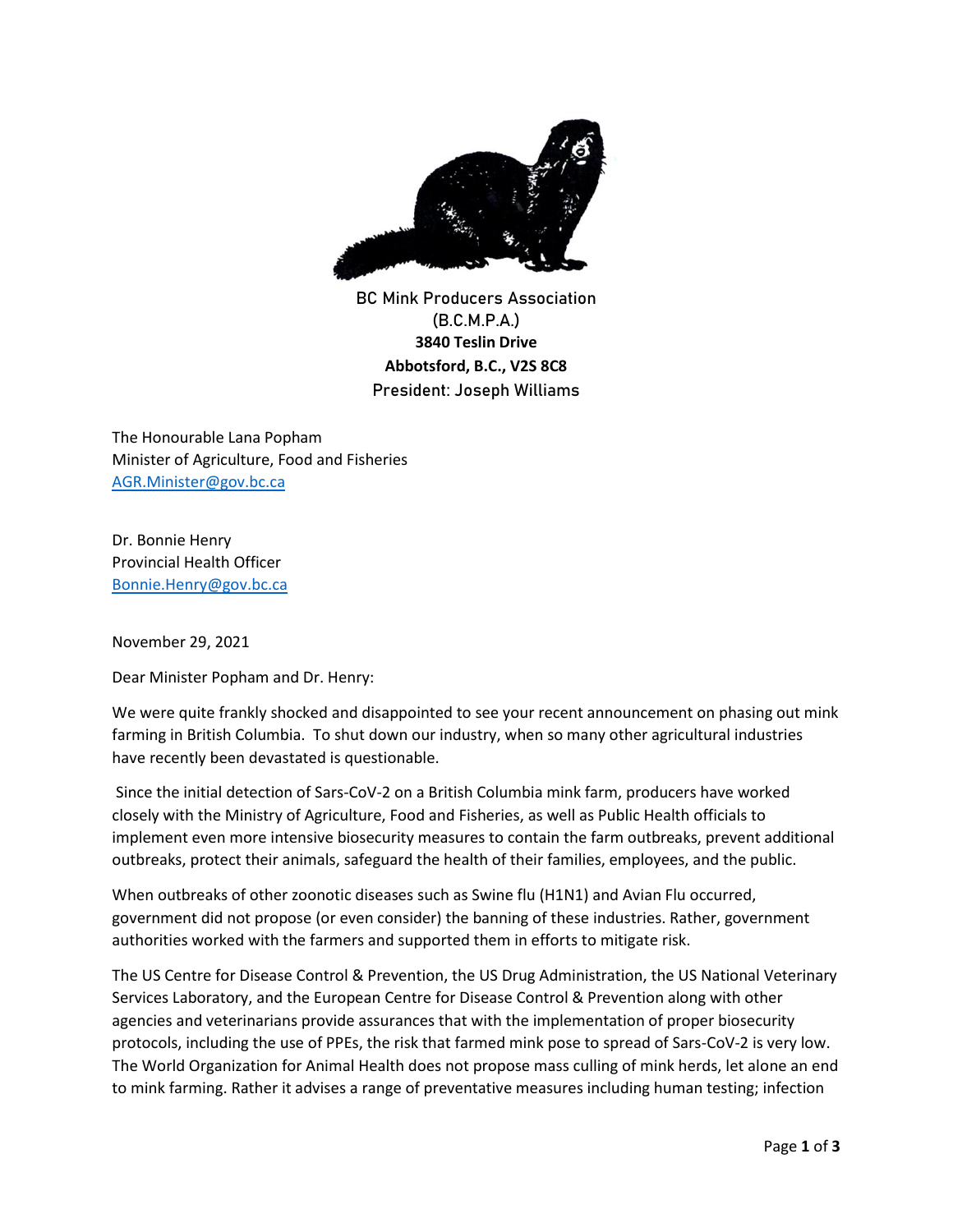prevention and control for workers; animal testing and prevention of spread from animals; and the development of preparedness and response strategies. These are precisely the precautions that BC mink producers have implemented.

In addition, there is a COVID-19 vaccine available for mink that is currently being used in the United States and other jurisdictions in Canada. Nova Scotia is even helping fund their mink vaccination program along with the federal government based on advice from veterinarian and medical experts.

British Columbia mink producers currently have some vaccine available and are about to begin vaccinating. More vaccine is in the process of being obtained. Producers are committed to vaccinating the breeder herd as well as increasing the distance between animals (social distancing) to further mitigate risk.

If these measures are implemented will British Columbia mink producers be allowed to breed vaccinated mink?

We would like the opportunity to meet with you immediately to discuss this extreme and unnecessary action. Below are a number of questions that we would like addressed:

- 1. Where is the science and data used to make this decision? We ask that both the science and data be disclosed.
- 2. Who were the experts consulted? What is their background?
- 3. Who is writing the Order to ban the industry?
- 4. When can BC producers expect to see the Order and details contained therein?
- 5. To date, no one within industry has been consulted on, or has seen a copy of the Derek Sturko report. Why was industry not consulted? Please provide a copy of the report.
- 6. If the mink are a health risk, why then are animals allowed to be kept for 18 months?

Additionally, we are seeking all of the studies, opinions and memos upon which you have based your decision. Please provide these items and anything else that guided this decision in advance of our meeting. It is essential that we are able to discuss the science because we remain deeply concerned that your decision is based on inaccurate information.

We would like to request the opportunity to meet with you to discuss your justification for making such a drastic decision that runs counter to other jurisdictions in North America. As the harvest window is closing British Columbia mink producers need an immediate reply as decisions need to be made. We will make ourselves available to meet within the next week either virtually or in-person. I can be contacted at (josephwilliams 09@hotmail.com) to arrange a date and time. We look forward to hearing from your offices.

Sincerely,

Joseph Williams President